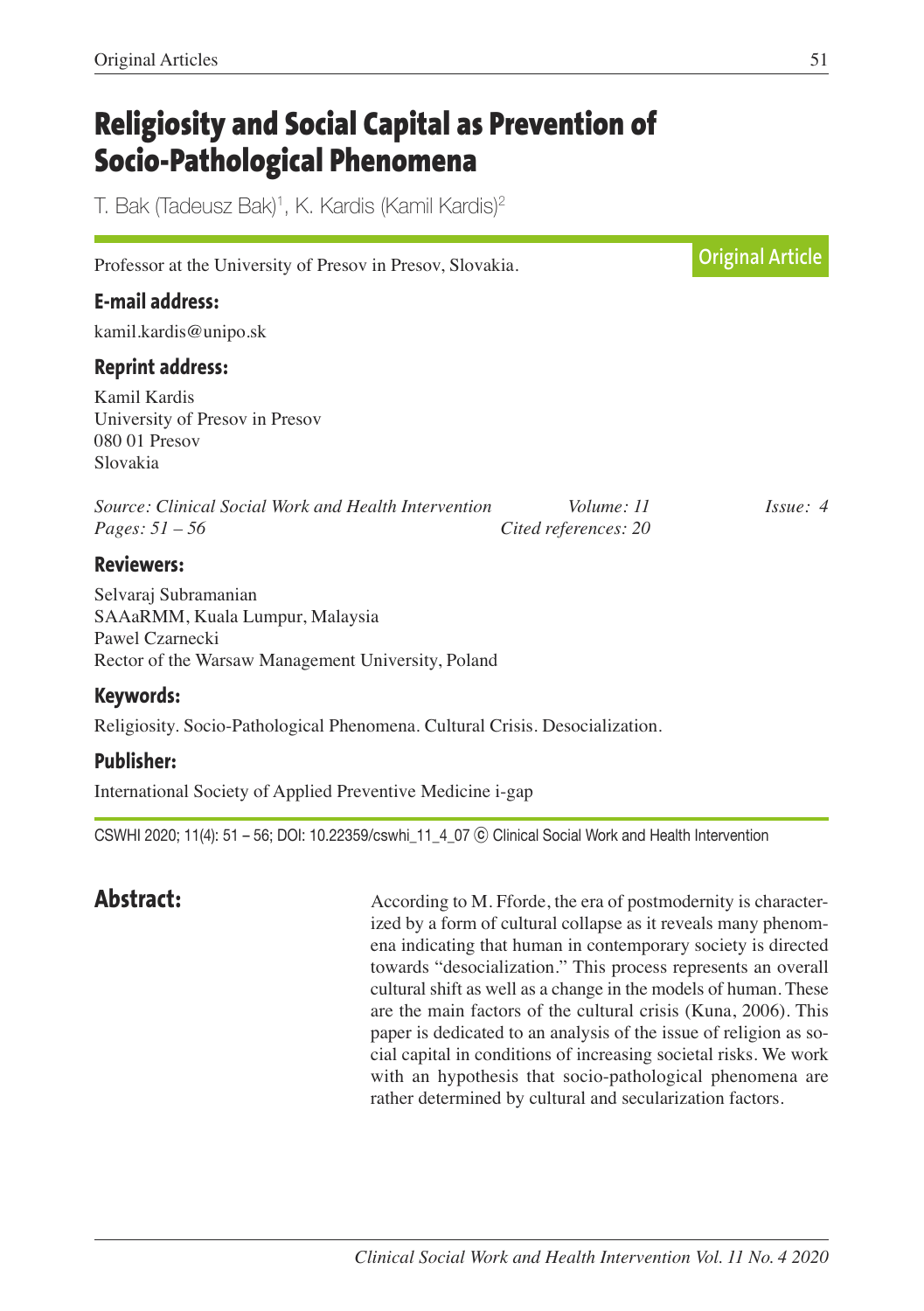#### **Theoretical view: Context of a postmodern world**

The Authors in the paper: *Suicide and Society: The Sociological Approach* (2019) presented social context of the second demographic transition which has brought profound changes in value orientations and moral attitudes of today's society. In the microspace of an individual it has become increasingly difficult to create one's own identity; answer fundamental existential questions; or create a meaningful horizontal and vertical world of relationships and a coherent support system. Instead of an individual's identity being formed in the process of primary and secondary socialization, it is often deformed, having been influenced by de-socialization of family, school or peer environments. Mesospace of community life has also suffered consequences caused by the lost community (*Gemeinschaft*) and modernization processes of the industrial and post-industrial society. Fforde describes the concrete manifestations of desocialization in his book *Desocialisation: The crisis of Post Modernity* using the example of the British society*.* However, it is important to emphasize that British society is already subject to globalization and universalization in the European socio-cultural space. In concrete terms, desocialization involves a conflict between anthropologies. The facts that man is anchored in transcendence, and that a negation of transcendence in his life has condemned him to a life of emptiness and absolute vanity, are not taken into consideration. Fforde speaks about the false anthropologies that do not recognize the soul within man but accept a model of "material matrix" to describe man. It means that the model of man as created by God, who infuses a soul to him, or what corresponds to a so-called "spiritual" model, is constantly denied. The material matrix acts against the community by supporting a lifestyle of selfish individualism and thus weakens the relations between people. The breakdown of ties between people is clearly demonstrated by cultural breakdown: the decay of good manners in politic life; the increase in people living alone; the low electoral turnouts; the high levels of crime and violence; and family crisis (Fforde,  $2010$ )<sup>1</sup>.

As some authors comment,  $($ ...) the negative evolutionary influences of the Western European culture will now be exported, among other countries, to Slovakia as well. There follows his (M. Fforde´s) argument. The contemporary Western culture is characterized by the expansion of phenomena such as secularization and dechristianization as well as by the dominance of the materialistic view of man. These views have not only replaced Christian understanding of man but they also represent the natural matrix and have a tendency to create convincing but deformed opinions about who we are by choosing one aspect of our self and enhancing it to the level of the superior truth concerning who we are and what we do. The introduced material matrix stimulates selfish individualism; the breakdown of community; consequently, people find themselves in the state of loneliness and isolation. Therefore the material matrix is the main cause of this state − desocialization. This evolution is very negative since desocialization is closely connected with lack of happiness and with mental unease on a large scale. One of its practical consequences will be an increase in the number of people suffering from various psychological problems. These contribute to lower quality of life. However, paradoxically, this problem is not solved by elimination of its roots but by prescribing some anti-depressants. This is only one of the examples of how people try to escape their suffering by recourse to varied therapies which make their illness even worse."

M. Fforde believes that Western materialism will lead to an export of desocialization to Central Europe. He sees this as a serious threat. He also claims that Slovakia is now in the process of rising exposure to the dynamics of Western culture. The process of globalization and European Union membership contribute significantly to this situation. He also speaks about the risks in the admiration and the uncritical approach adopted by the post-communist countries to the penetration of western culture as demonstrated by an almost automatic adoption of Western lifestyle and values. He adds that after the devastating effects of Communism, Slovakia has to

<sup>1</sup> Matthew Fforde, Western Materialism and the Exportation of Desocialization, 23-25.

*Clinical Social Work and Health Intervention Vol. 11 No. 4 2020*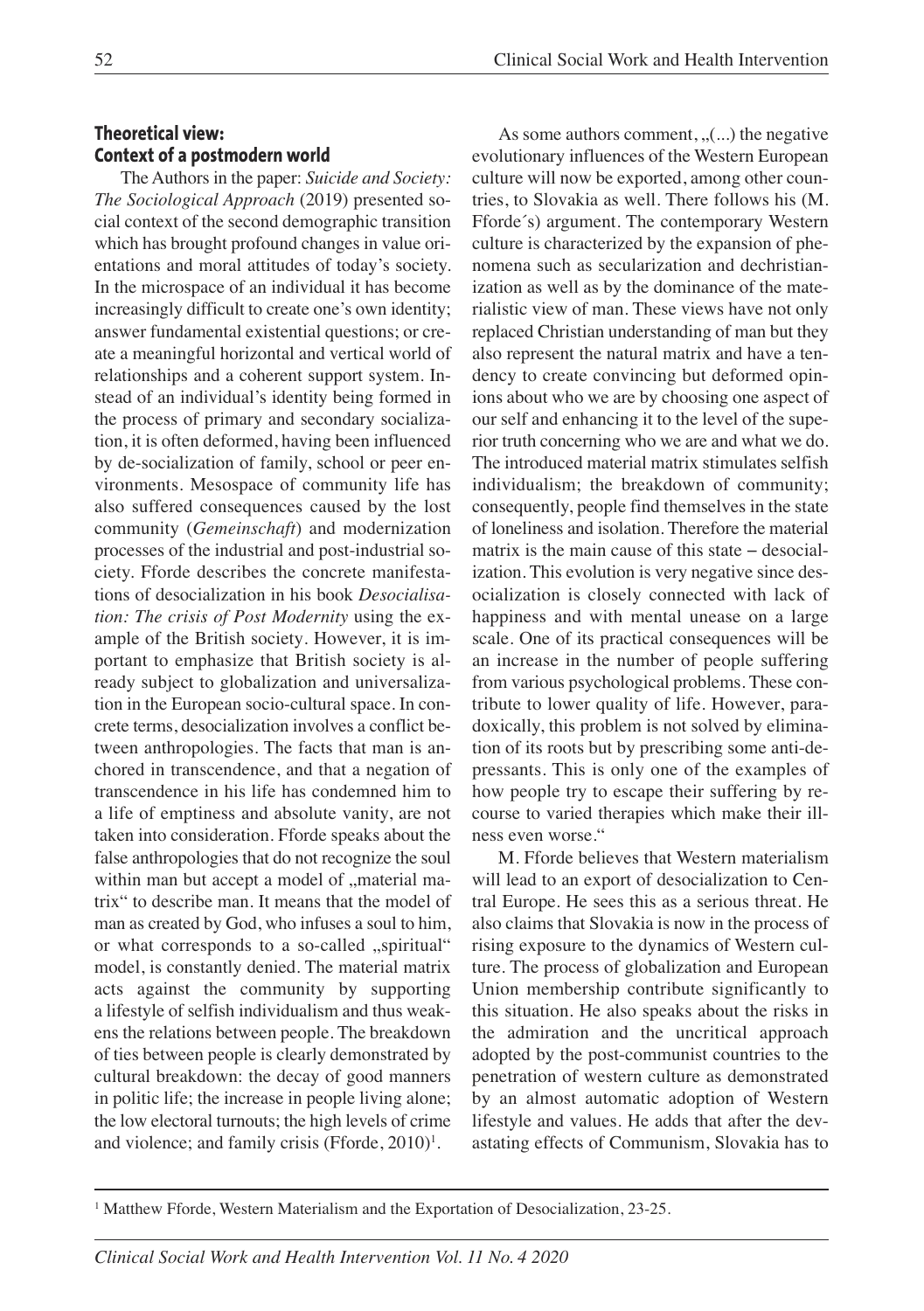face further challenges concerning Christianity and society<sup>2</sup>. Slovakia was involved with materialistic and anti-Christian ideologies until 1989, and in the same year, it was brought face to face with the Western form of consumer materialism and laicism. However, both forms have a common basis – the reproductive interpretation of man – a rejection of transcendence that is antihuman. According to M. Fula, from the ideological point of view, Slovakia does not face a completely new challenge because it already experienced a fight for man´s soul during the Communist regime. It can profit from this fight when dealing with the penetration of Western materialism3 . It must be emphasized, however, that while Slovakia is involved in the cultural crisis of Western countries, its dynamics are qualitatively and quantitatively different. Consequently, the origins of the crisis under scrutiny are identical in the whole Europe.

The issue of desocialization is a general problem extending over all social, ethic, political and religious domains. The spread of desocialization cannot be stopped, but our aim is to outline some characteristics of the phenomenon to help people become immune to it. Desocialization of society must be primarily dealt with within the scope of religion and Christianization – the spreading of Christianity<sup>4</sup>.

In the context of the above facts, it is clear that the egoistic emphasizing of the individual's importance has become a prevailing lifestyle. Too much importance is attached to economic wealth, powerful positions, social prestige and delights. These determinants are closely connected with a searching for individual benefits which logically contradict the existence of the authentic collectiveness. We live in a modern, rushed and over-technological era where the decisive factors of man's success are to be the best, the first and the only, all at the same time. We want success at any price. However we do not bother about the consequences of this "track." We proceed in the community with no regard for

other people; without respect for generally accepted rules, social conventions and especially fundamental ethic and moral rules. Thus we exclude ourselves from society as such and do not want to perceive its seriousness. We put ourselves on its periphery, its boundary and so we contribute to desocialization of the present time.

One of today's major issues is the question of whether post-modern Europe is undergoing a serious social crisis. This issue is illustrated by undesirable facts such as overconsumption; decay of family; individualistic materialism; relativism of values; loss of interest in public matters. There is another connected question: Are these facts the consequence or the cause of the universal decline of Christian religiosity in Europe, as well as in Slovakia? This thesis is dealt with in detail by M. Babic who adopted a critical approach focusing on the essay written by above mentioned M. Fforde. On the one hand, his article is an analysis of all the phenomena concerning the decline of postmodern society. On the other, as a cultural historian, he tries to point out multiple similarities between the civilizations of the past and the present.

Desocialization is therefore closely connected with secularization processes, as well as with the progression of secularization and a materialistic view of man according to the models and theories of postmodern anthropologies. These trends are demonstrated by the retreat of the individual, with his misguided and often materialistic goals, from the real community to his own egoistic and over-individualistic world. In concrete terms, this corresponds to the relativistic understanding of truth; the consumerist approach to love; the instability of alternative forms of collective life; the escape from social responsibility in political parties and other organizations; the decay of family; the increase in the number of *singles*; the spreading of mistrust among citizens; the state of depression; the prevalent violence; the high levels of crime (Tomko, 2006).

<sup>2</sup> Matthew Fforde, Western Materialism and the Exportation of Desocialization, 257, 264.

<sup>&</sup>lt;sup>3</sup> Milan Fula, The anthropological stimuli to solve the crisis of the West, In Slovakia, materialism and desocialization, 196-197.

<sup>4</sup> Jan Duda, What will stop the desacralization in Slovakia In Slovakia, materialism, and desacralization, 227- 228.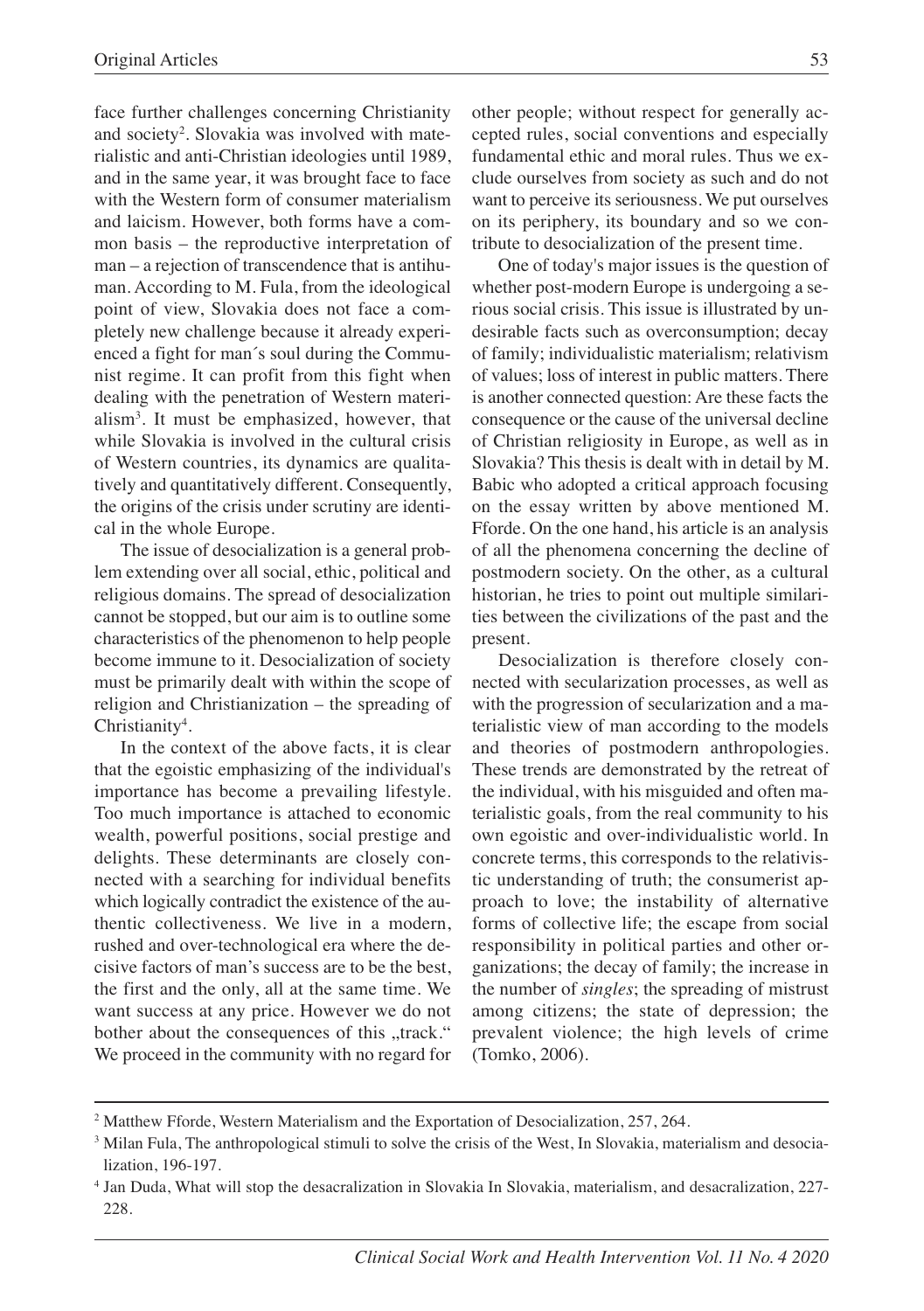#### **Religiosity as an anthropological constant in the context of post-modern culture crisis.**

According to Marian Mraz's (Mraz, 2014) concept, religiosity represents a basic cognitive and axiological component of social reality (Voegelin, Berger, Luckmann). It is the discovery of the meaning of life and universe that goes beyond the secularly specified borders. Religiosity is a particularly significant habitual attribute of man as an individual; it is a principal element contributing to culture. It serves as a foundation for thinking about the meaning of life of an individual and the society. It draws from the sapientiality of man – i.e. from his reason. Wisdom *sapientia* - is an adaptation ability which is responsible for spiritual and cultural dimensions in biosphere – anthroposphere and noosphere. Wisdom – *sapientia* is closely related to another anthropological constant, religiosity. Drawing on Durkheim's postulate of religiosity as anthropological constant, Voegelin defines it as something inherent in man, something he cannot "get rid of". Boyer regards religiosity as "natural human ability" and a new attribute of our standard cognitive abilities. Therefore, it is possible to perceive religiosity as an anthropological constant and any science or social and political project ought to take it into consideration and address it. Man has ambitions of the Absolute and thus his essential desire for happiness and a vision of panhuman unity cannot be boxed up in the world of secular limitations.

It is beyond doubt that religion is a universal phenomenon. Efforts to replace it with positive science or to destroy it using political means have failed. Postmodern era has discovered *horror vacui* – fear of empty spaces, nothingness and absurdity that cannot be driven away either by the entertainment industry or the cult of hedonism (Mraz, 2014). Rejected religiosity has suddenly become a subject of interest for the ideologists of postmodernism. For Luckmann and Berger, *religiositas* means a symbolic universe as a basic cognitive and value framework of social reality. They assume that the religious elements in today's society are present in our way of thinking, especially when assigning a more profound meaning to our actions and life in general. (Berger, Luckmann 2010).

Scientific research into a phenomenon of religion was initiated by a leading French sociologist Émile Durkheim. Religion is an objective social fact, a universal phenomenon resulting from the very essence of social reality. In his book, *The Elementary Forms of Religious Life*, Durkheim defines religion as a unified system of beliefs and practices relative to sacred things, that is to say, things set apart and forbidden; a system of beliefs and practices which unite all those who adhere to them into a single moral community called Church.

Durkheim stresses an integrative function of religion. Religion is, therefore, and expression of our collective consciousness and images of society. It is an important determinant that ensures integrity of the society by strengthening collective consciousness and thus preventing anomie.

In his work, Max Weber, a creator of *interpretative sociology*, analyses impact of religious ideas on economic structures of the society. Religion as a means of human rationality determines life practice and it is a force behind social transformations.

Thomas O'Dea, supporter of a functionalist theory of religion, advocates a basic proposition stating that the social system tries to maintain a balance of those social institutions whose purpose is to regulate human actions. Religion is one of the elementary forms of institutionalized social action whose main goal is to partake in maintaining the stability of the whole system.

O'Dea was concerned with a question encompassing three dimensions – social system, culture and personality. He wanted to determine what functions religious institutions have in maintaining the stability of social system, personality and culture as a whole. O'Dea listed six basic functions of religion in the society with the focus on two goals. Religion provides an orientation for something outside the world of empirical experience and ordinary everyday life. It allows an individual to experience and overcome the feeling of deprivation and frustration that today's world bring with respect to this transcendent reality beyond the empirical. The second goal is to provide some sense of safety and security through participation in rituals that connect man with the supernatural world. The six functions are:

- religion provides support, consolidation and comfort in an insecure world;
- through cult and ceremonies it provides tran-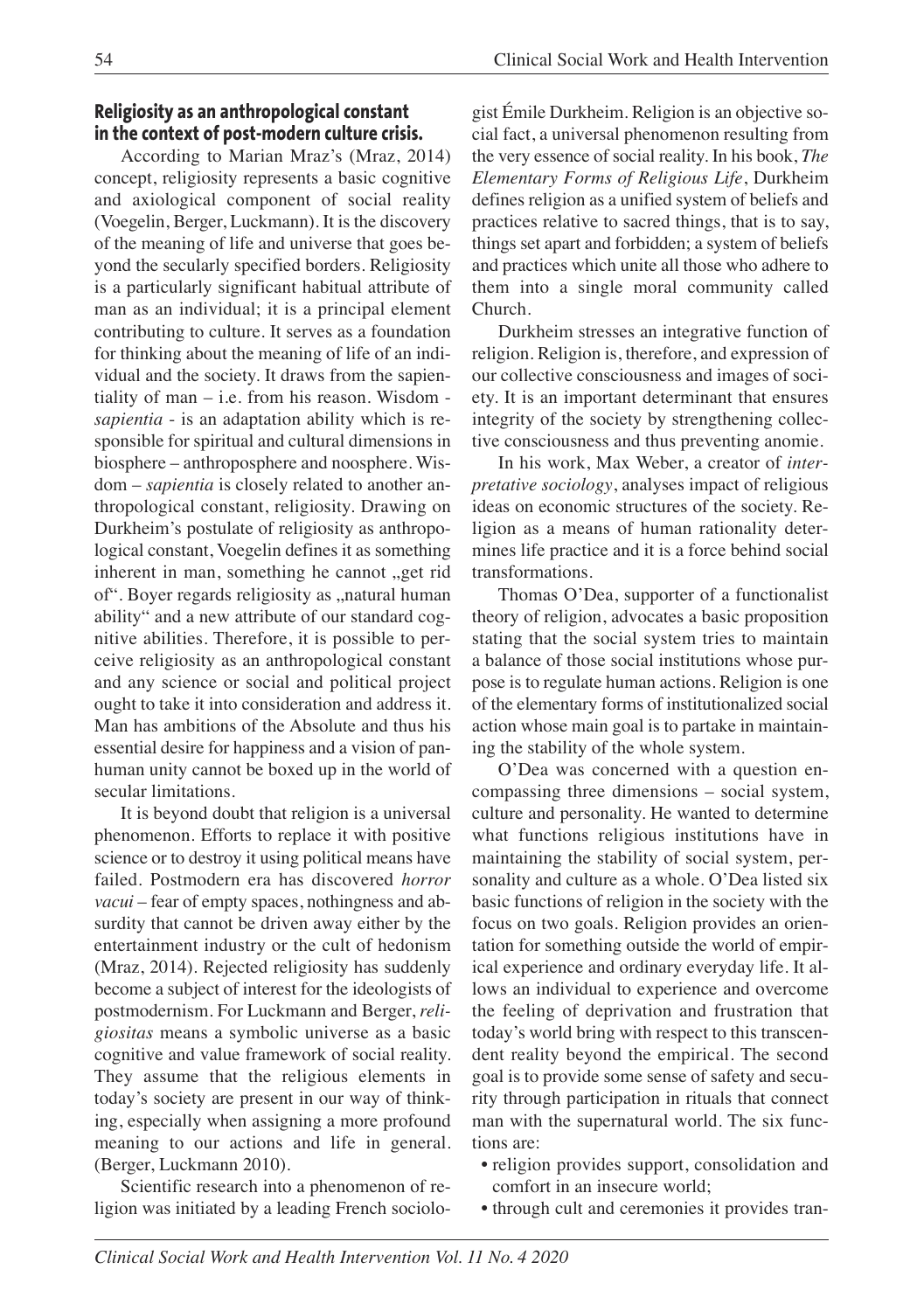scendent relationship and by doing so it is instrumental in finding a sense of security. It helps an individual to find his place in the world. Religion contributes to stability and helps maintain the necessary order, not only social but also ontological;

- religion sacralises norms and values of society, it prefers group goals to individual desires;
- religion can provide values that challenge the established norms and hereby support the change of an existing social order;
- religion helps to form and maintain identity;
- religion facilitates transition from one age group into another.

Milton Yinger, supporter of a functionalist concept of religion, attempted to set forth a definition of religion in a broader sense of this phenomenon. He proposes that any social phenomenon can be identified as "religious" if it helps an individual to deal with and explain death, suffering, evil and injustice. Yinger claims that religion is a system of beliefs and practices by means of which a group of people deals with existential problems of human life. Yinger sees religion as a dynamic phenomenon changing over time, a phenomenon which satisfies specific needs within a social system.

Thomas Luckmann maintains a similar stance on religion and its status in modern society. He sees religion as an ability of human beings to transcend their biological nature. Man is the only creature able to construct a world of objective and ontological meanings that present morally binding and all-encompassing reality. For Luckmann, therefore, religion is not only a sociocultural but also an anthropological phenomenon. Everything that is *tout court* human is *ipso facto* religious. On the other hand, unreligious phenomena are those that originate in animal nature of a man, in his biological constitution common with animals. (Luckmann 1967: 25; Berger 1971a: 268-271).

Today, even materialistic socio-biology begins to perceive religiosity as "a genetically preconditioned attribute of human psyche" (Remes, 2003). Translated into the language of today's anthropology, religiosity is an extraordinary anthropological constant, a habitual trait of an individual and an essential element contributing to the formation of culture.

Pascal Boyer teaches classes in psychology and anthropology at Washington University in St. Louis. Although he draws from a materialist conviction that the entire human thinking results from the structure and processes of our brain, his view on spirituality and religiosity is more or less undermined by his claims that brain "naturally guides our morality and social relationships". He backs his statement with the theory of evolutionary origin of religious thinking. In the course of human development, religiosity has enabled man to cultivate and maintain large coalitions of not related individuals and build a mutual trust based on criteria of reliability. Boyer (2011) regards religiosity as a "natural human ability" and a new attribute of our standard cognitive abilities. Unbelief in the supernatural is, to a certain extent, a result of our development against our innate cognitive predispositions. Religiosity is closely linked to a development of one's sociability, it forces man to stay vigilant for any dangers and prevent risks, and inculcate an intuitive adherence to social norms found within particular ethos. Contemporary social science, too, highlights the role of religion in cultural reinforcement of solidarity and cooperation within a particular group. In contemporary religious systems, sacred books and traditions can be seen as inspirational sources for social support (Szot, 2010a).

According to the concepts of *religious prosociality*, religions support action that is intended to benefit other people, although it might cause harm to the doer. Sacred texts of all big religions explicitly command people to be prosocial. Another common trait is a therapeutic dimension of religiosity.

The rediscovery of religiosity might have come as a shock to some reductionist postmodern sciences. Yet it has long been an established fact for therapists that authentic religious faith conceals mysterious and surprising possibilities: it transcends; allows man go beyond limitations of space and time; even beyond the limits of biological life; brings essential anthropological optimism; releases in man powers and energies one could have only assumed. There have been cases of many evident and yet mysterious occurrences, be it spontaneous or medically inexplicable cures, surely linked to spiritual powers in *condition humana* – in the structure of human being we do not know yet. In this new light, religiosity is again introduced to man as a specific power which is not only a key value in his value system,